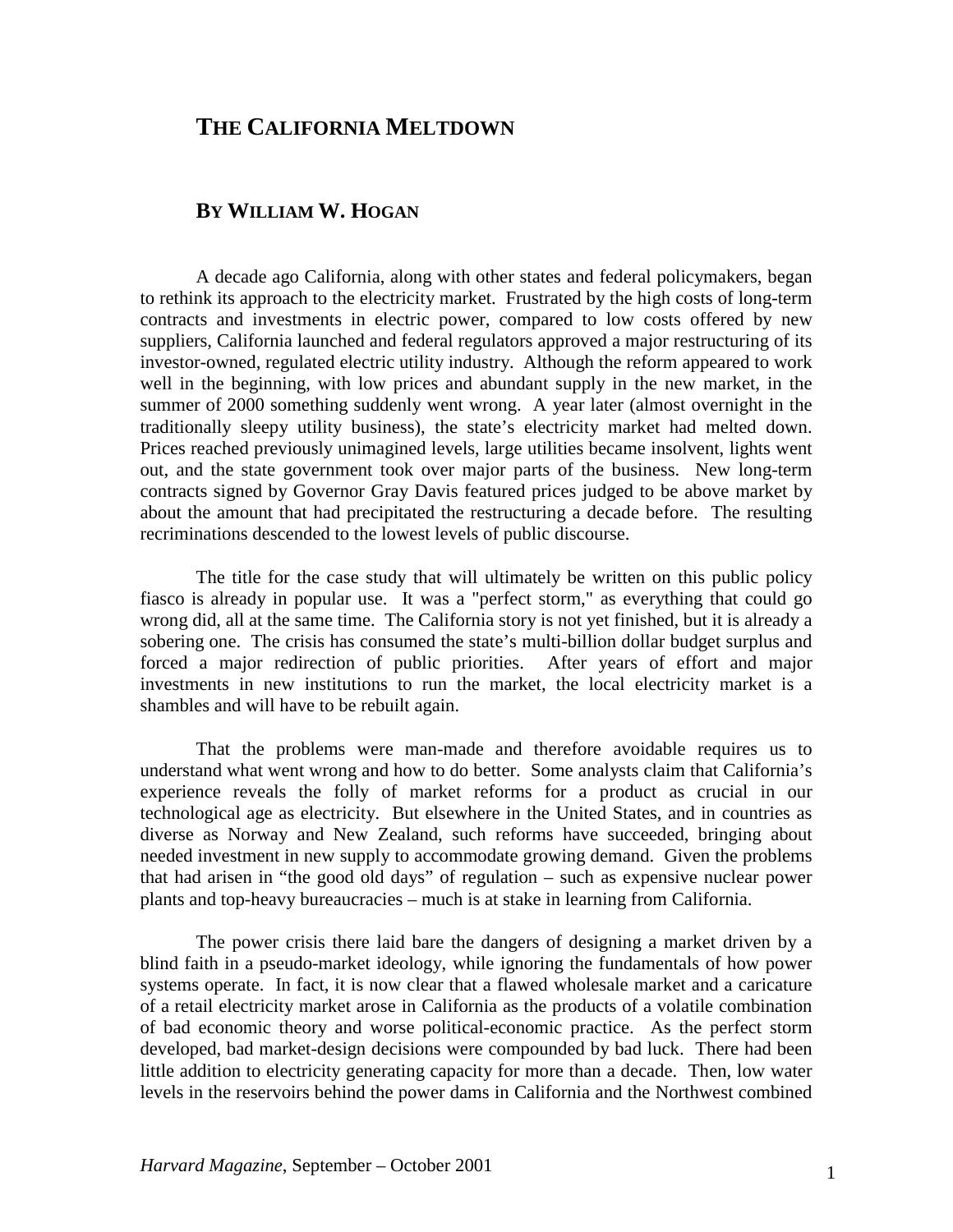with suddenly higher natural gas prices and tighter environmental controls, just as an unexpected surge in demand from economic growth hit the inefficient market. A power surplus was transformed into a sudden shortage, producing unprecedented price increases. Starting in June 2000, wholesale prices surged and stayed above \$150 per megawatt-hour, five times the previous level, while retail prices for the same energy were limited to approximately \$65. The California state regulator and the governor refused to raise the retail prices that the utilities were allowed to charge. When you buy for \$150 (or soon \$200, \$300, and up) and sell for \$65, you can't make it up on volume. A credit crisis ensued as utilities stopped paying their bills and suppliers became wary of shipping power and of extending more IOUs. The lights literally began to go out, and "deregulation" was pronounced dead.

Some of the lessons are obvious. California unwisely deregulated wholesale – but not retail – prices, betting that prices would remain low and shielding consumers from any signal to conserve. Because the state also prohibited the utilities from signing longterm contracts to buy electricity, the deregulation scheme created one of the largest "uncovered shorts" in any market: the utilities were in effect selling long and buying short. When changed market conditions hit, and the government balked at raising retail prices to pay the bills and providing incentives to reduce demand, a manageable energy problem mushroomed into a political and financial crisis. Fortunately, no other electricity market reform has adopted California's peculiar error of combining full reliance on a short-term market with unregulated wholesale prices and fixed retail prices.

Less well understood are the roles of business and government in designing electricity markets. California's market was in trouble well before it spun out of control in the summer of 2000; even without that season's bad luck and exploding prices, the state's electricity "reforms" needed reforming almost from their inception.

In 1994, the California state regulator produced an initial recommendation for fundamental reform of a dysfunctional regulated market that had grown bloated and bureaucratic. This plan was a reasonable and well-reasoned approach for gradual introduction of greater reliance on market forces to support competition in power generation and supply, but *not* in delivery (where it makes sense to have a single, regulated vendor operating wires to customers' homes or businesses, rather than multiple competing lines).

As its centerpiece the plan recognized the importance of having a central system operator that could be responsible for managing the unique requirements of electricity: the complex network of generation and transmission facilities, the limited storage capacity for electricity, and the physical requirement for instantaneous balancing of generation and use. Given these constraints, a fully decentralized electricity market is not technologically possible. Therefore, in designing electricity markets, the choice is not between central and decentralized coordination – the choice is only about the rules of central coordination. Good rules that reflect the reality of the system can support competition in generation and supply. Bad rules will raise costs, and may cause a market collapse.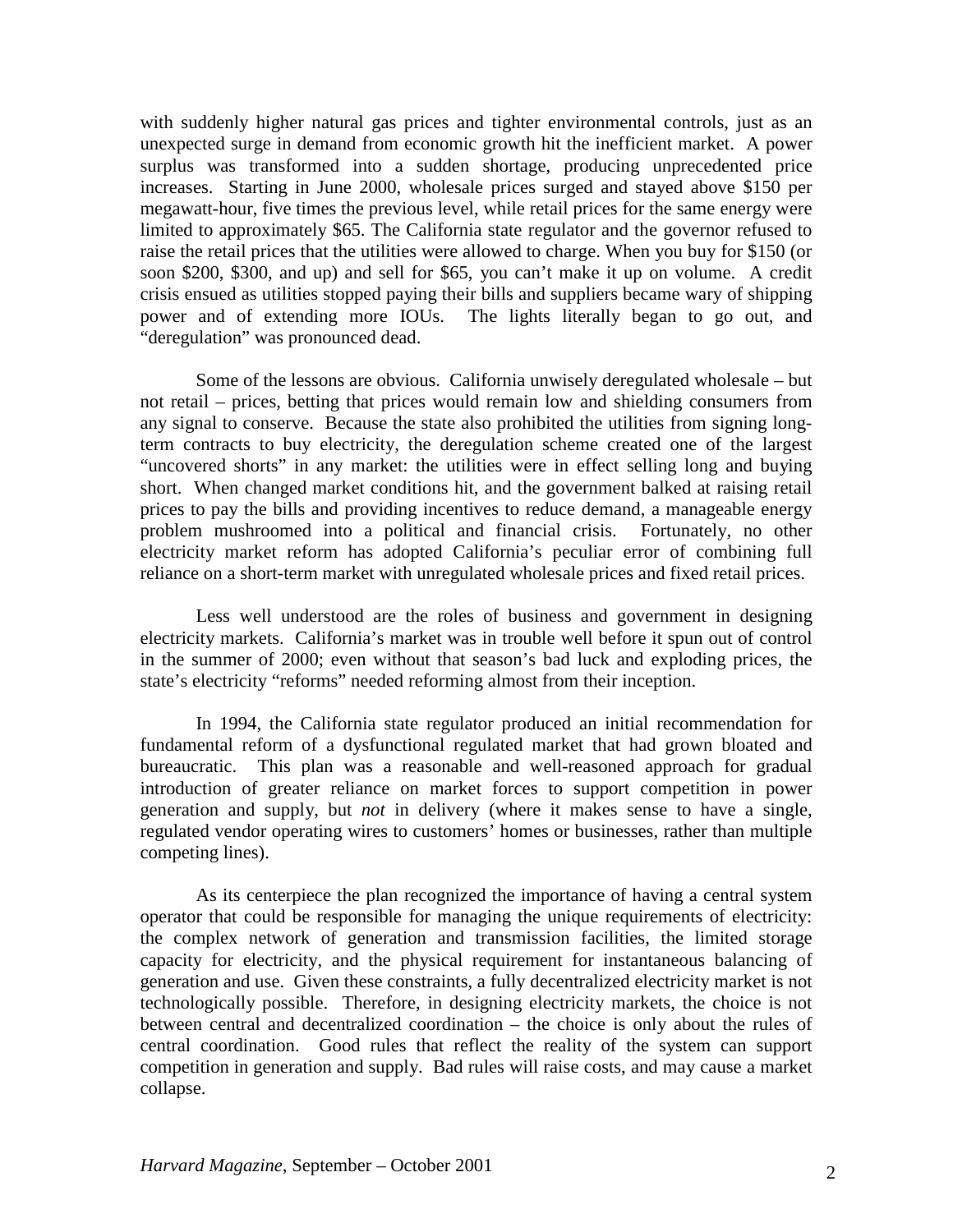But the political process took over in 1995, and California turned away from these basic principles. The resulting system, based on a boundless faith in the ability of markets to solve all problems, fatally overlooked the inescapable need for a marketfriendly coordination function. Worse yet, California embraced the notion that what little the system operator *would* do should be done inefficiently, in order to leave even more coordination problems for the market to solve. Any dissent was suppressed as "Sovietstyle central planning" or the work of mere "academics" unfamiliar with "real" markets. In effect, California undertook an unprecedented experiment with a seriously flawed market design that could not work in theory. We now know that it did not work in practice either.

At the heart of California's system was a commitment to creating a market for electricity traders, no matter what the cost, to be effected through a complicated trading regime. Instead of a single coordinator, there would be two – the California Independent System Operator (CAISO) and a separate Power Exchange (PX) – whose relationship and market separation required an expanding collection of arcane rules. Eventually CAISO and PX were operating so many uncoordinated and inconsistent markets for energy and ancillary services that it was amazing the system worked at all.

Failures precipitated by the market design began compounding from the moment of the market's inception in 1998. Market participants responded to the resulting perverse incentives, prompting rampant accusations that many generators were able to manipulate the confusing rules, further compounding the crisis and increasing prices. Rather than correcting the market flaws, CAISO issued a series of amendments adding command-and-control mechanisms to counteract the perverse incentives. The fixes themselves created new problems that served as barriers to the entry of efficient new generators into the market (Amendment 19), or impeded efficient use of the available supplies (Amendment 23). Interestingly, the New England system operator had in 1998 abandoned a policy like California's Amendment 19 when it proved unworkable. In its place, New England embraced a market model that has worked well in New York and the Mid Atlantic region, successfully mitigating the incentives and the opportunities for market manipulation.

Rejecting the relevance of the New England experience, California continued with its unique approach. CAISO recognized that the pricing system had not drawn forth the necessary level of power generation and transmission, but – hemmed in by its basic design principles – it sought to remedy the inadequate returns and lack of investment within transmission-constrained regions by proposing a process that would have, in effect, turned reform upside down. It would have recreated a vertically integrated monopoly to make the major investment decisions – but now the monopoly would be CAISO, rather than the regulated utilities of old.

In December 1999, federal regulators rejected the ad hoc market adjustments as "fundamentally flawed." (By the standards of regulatory prose, this was strong language.) There then began an intense process to rethink the full market design from first principles.